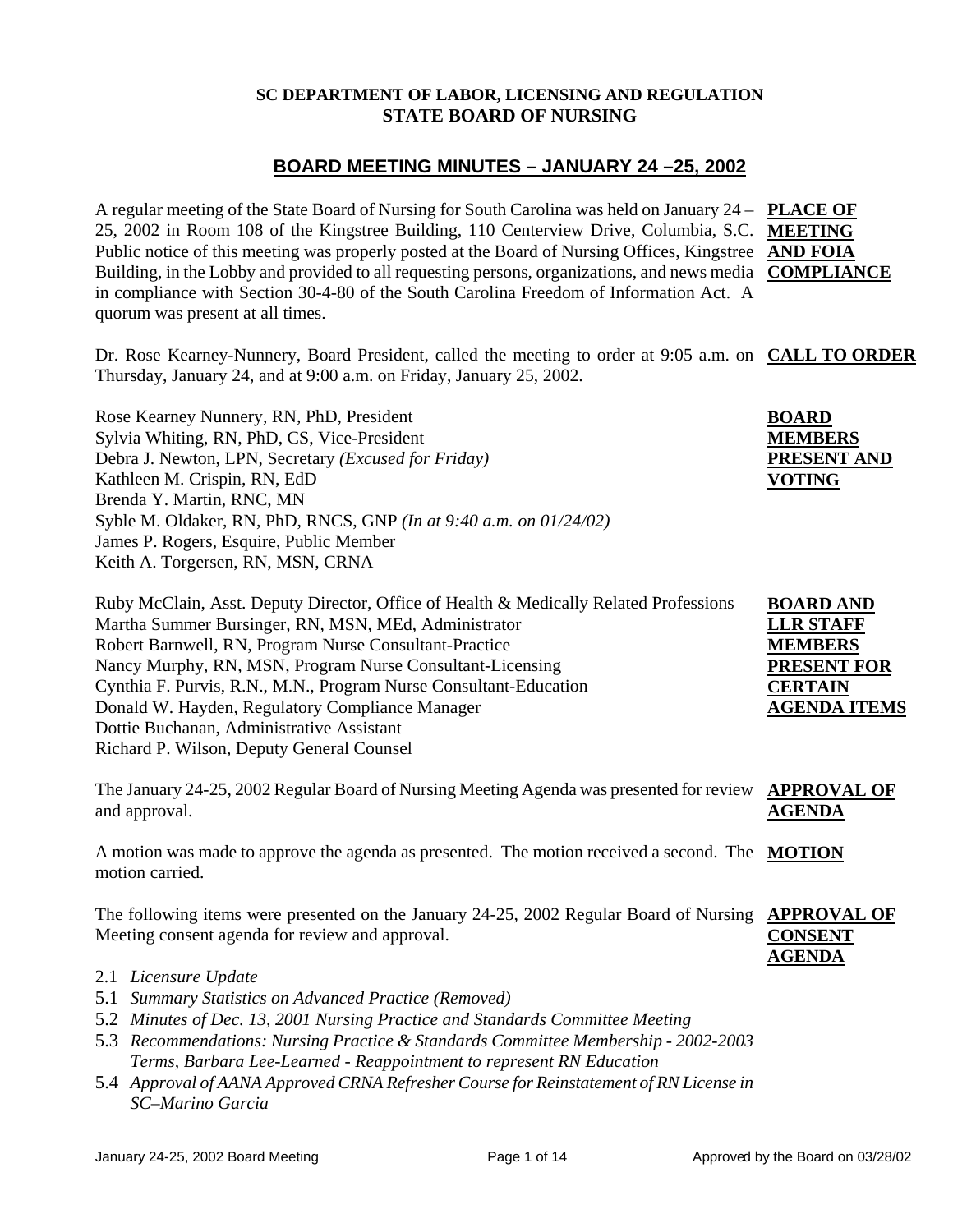- 5.5 *Reconsideration of Patient Abandonment Notice requested by Amy Edwards Recommendation of Nursing Practice and Standards Committee*
- 6.1 *Approval of Dec. 6, 2001 Disciplinary Review Committee (DRC) Minutes*
- 6.2 *Approval of Nov. 20, 2001 Investigative Review Committee (IRC) Minutes (Removed)*
- 6.3 *Unlicensed Practice*
- 8.1 *Licensure Recommendations*

A motion was made to adopt the Consent Agenda with the removal of 5.1 - Summary Statistics **MOTION** on Advanced Practice and 6.2 - Approval of Nov. 20, 2001 Investigative Review Committee (IRC) Minutes. The motion received a second. The motion carried.

The November 29-30, 2001 Regular Board of Nursing Meeting minutes were presented to the **APPROVAL OF**  Board for review and approval. **MINUTES**

A motion was made to approve the November 29-30, 2001Board Meeting minutes with **MOTION** editorial changes. The motion received a second. The motion carried.

A motion was made to defer approval of the December 17, 2001 Conference Call Meeting **MOTION** Minutes to the March 28-29, 2002 meeting. The motion received a second. The motion carried.

## **ADMINISTRATOR'S REPORT**

Martha S. Bursinger, Board Administrator, reported that as of 8:00 a.m. on January 24, 2002 **LICENSURE**  approximately 4,658 RNs were left to renew and 2,134 LPNs were left to renew their licenses. **UPDATE**

Board Member Kathleen Crispin commended the Board staff for all of their hard work on renewals.

#### Practitioner Remediation and Enhancement Partnership (PREP)

The Practitioner Remediation and Enhancement Partnership (PREP) will be discussed at the **PROJECTS**National Council of State Boards of Nursing Mid Year Meeting. The Board has not yet received any signed Memoranda of Understanding (MOU). Providence Hospital has declined to participate in the program citing too many other projects at this time. The legal staff of the S.C. Department of Corrections has reviewed the MOU and sees no problems participating. We expect to hear from them shortly. The S.C. Department of Mental Health has agreed to participate in the program. These State agencies have multiple facilities that would be participating. We are still waiting to hear from Self Memorial.

#### Unlicensed Assistive Personnel (UAP)

The Board discussed potential financial difficulties associated with the proposed regulation of Unlicensed Assistive Personnel (UAP). The cost of discipline could be very expensive. Licensing and renewal fees may not be enough to cover all expenses. The S.C. Department of Health and Human Services (SC DHHS) would be willing to continue maintaining the registry of UAP Level I should the Board choose a two tiered system similar to North Carolina's current system. The UAP Level I registry is funded by Medicaid, which does not allow renewal fees to be charged to them. SC DHHS will be maintaining the abuse registry for longterm care settings. The Board of Nursing would approve training for Level II. There are

# **SPECIAL**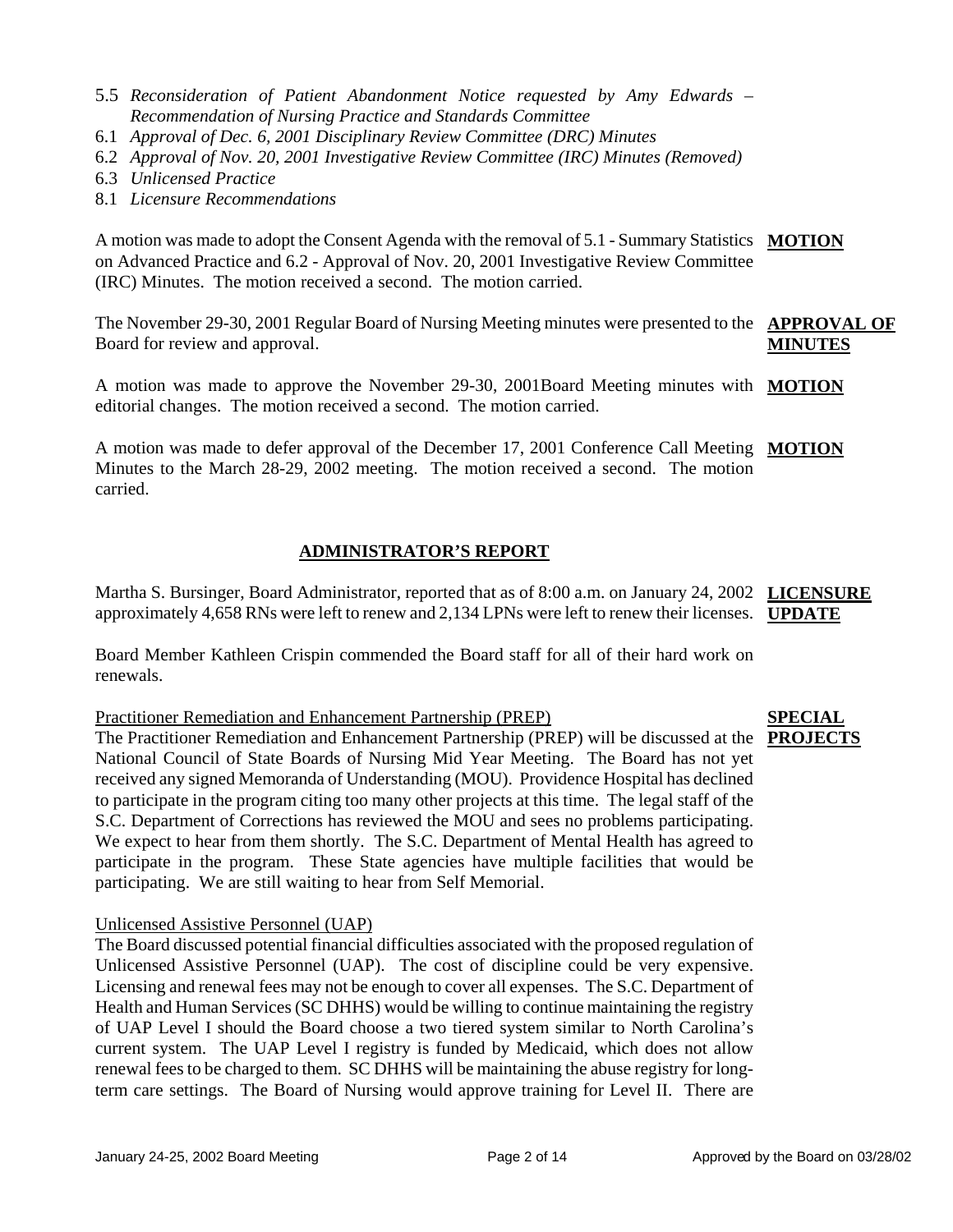approximately 23,700 unlicensed assistive personnel reported to be working in state agencies, hospitals, long-term care, etc. This total does not include the Department of Health and Environmental Control or the Department of Corrections. There are 1,089 public schools in South Carolina but there are no records as to how many unlicensed assistive personnel are working in the schools. Another 5,000 must be considered for the UAPs in physician's offices and other areas not included in the above estimates. Ms. Bursinger will work with LLR staff to develop an estimated budget.

#### Mid Year Meeting

The National Council of State Boards of Nursing Mid-Year Meeting will be held March 4-6, 2002 in Chicago, IL. Topics of discussion will include: Practitioner Remediation and Enhancement Partnership (PREP); Model Practice Act and Rules; NCLEX; Area Meetings; Foreign Nurse Issues; Nursing Shortage; National League for Nursing Accrediting Commission; Commission on Collegiate Nursing Education and will provide opportunities for networking with other boards of nursing on current issues. Dr. Kearney-Nunnery will dialogue with other boards about ethics, continued competency, and unlicensed assistive personnel (UAP) in their states.

Ms. Bursinger provided Board members with a copy of the new LLR logo as information. **LLR LOGO**



Ms. Bursinger provided Board members with a copy of American Nurses Association's (ANA) Code of Ethics for Nurses. A copy of the ANA's *Code of Ethics for Nurses with Interpretive Statements* had been sent to the Board members previously. The Board office receives a **NURSES** number of calls each week asking if a certain practice is ethical and suggests that the Board adopt the ANA *Code of Ethics for Nurses with Interpretive Statements*. Drs. Crispin and Oldaker felt that several of the items were standards rather than ethics. The interpretive statements further explain the provisions. Penelope Chase of South Carolina worked with the ANA on this revision. Ms. McClain explained that ethics should be listed in the regulations. Basing discipline on ethics requires those ethics to be a part of the regulations to show specifically what constitutes a violation. Another licensing board lost a legal case because the ethics were not a part their regulations. A committee was formed to review the code of ethics. Dr. Kearney-Nunnery, Mr. Rogers, Dr. Crispin, Ms. McClain and Mr. Hayden will make up this committee. Penelope Chase will also be invited. The committee will meet by conference call.

In an effort to reduce the amount of paper used for board meetings, a program has been written **PAPERLESS**  to have the Board Meeting notebooks provided on a compact disk (CD). Board members **BOARD**  would use this CD on laptop computers during the Board meetings. Items could also be shown **MEETING**  on a screen for guests to view. The Board viewed a blank template of the program and made a **NOTEBOOKS** few minor suggestions for changes.

At their January 15, 2002 meeting, the Board's Advisory Committee on Nursing (ACON) **ADVISORY**  voted to change their meetings to be held on the third Tuesday during even months when the Board is not meeting beginning in February 19, 2002. The ACON respectfully requests Board **NURSING** approval to make this change. This would allow the Advisory Committee on Nursing to complete tasks assigned by the Board for presentation at their next meeting.

A motion was made to approve the Advisory Committee on Nursing's request to hold meetings **MOTION**

**NATIONAL COUNCIL OF STATE BOARDS OF NURSING (NCSBN)**

# **ANA CODE OF ETHICS FOR**

# **COMMITTEE ON**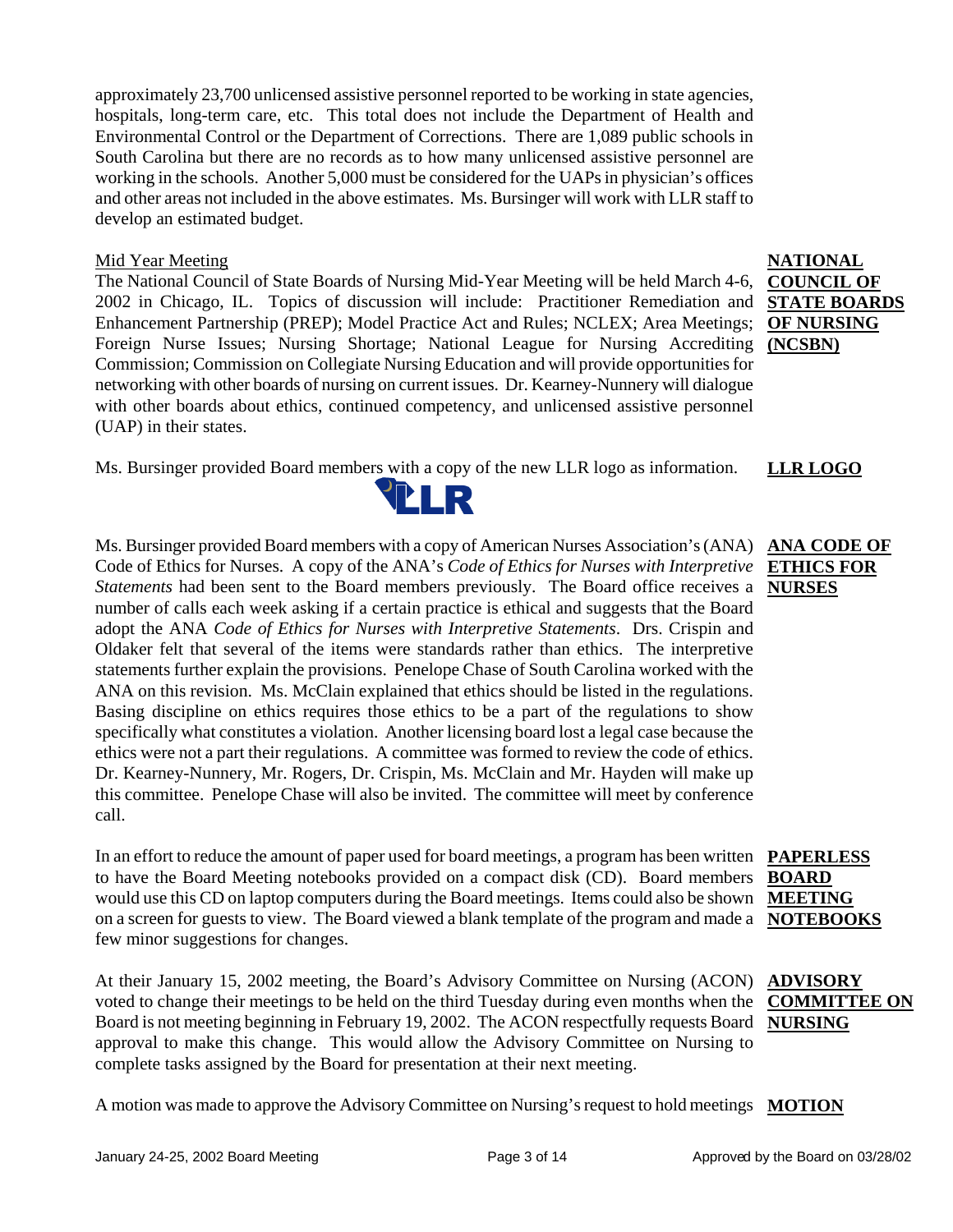on the third Tuesday in February, April, June, August, October, December each year beginning on February 19, 2002. The motion received a second. The motion carried.

Senate Bill 140-AHEC Needs Assessment Of All Health Professionals To Examine The **LEGISLATIVE**  Problems Of The Recruitment And Retention Of Nurses And Nurses Aides A concurrent resolution requesting the South Carolina Area Health Education Consortium in conducting its statewide needs assessment of all Health Professionals to examine the problems of the recruitment and retention of nurses and nurses aides in South Carolina nursing homes and hospitals and to report its findings and recommendations to the General Assembly before January 1, 2002. **UPDATE**

Ms. Bursinger reported that this bill has been in the legislature for the past two sessions. The South Carolina Colleagues in Caring project (SC CIC) has collected data over the past few years and is publishing a paper addressing the shortage, recruitment and retention of nurses in South Carolina. This document will be presented to the Governor and legislature. The Board feels this information should be used by AHEC in their study to prevent a duplication of efforts.

A motion was made to support the study of recruitment and retention for CNAs and remain neutral on the study of nurses since the S.C. Colleagues in Caring project has published a document on recruitment and retention of nurses. The motion received a second. The motion carried.

## House Bill 3145 –Criminal Record Checks

A bill to amend Chapter 7, Title 44, Code of Laws of South Carolina, 1976, relating to hospitals, tuberculosis camps, and health services districts, by adding Article 23 so as to require state and federal criminal record checks of direct caregivers employed by nursing homes and home health agencies, to provide for transfer of information among facilities and agencies, to provide for penalties, and to provide that state checks are not required for direct caregivers employed on July 1, 2001, unless they subsequently are unemployed for one year or longer.

Senator Thompson amended the bill to require nurses to have a criminal records check (fingerprint review conducted by the State Law Enforcement Division (SLED) or the Federal Bureau of Investigation) at the time of licensure. The cost of this check would be born by the applicant. The cost of the SLED check is \$25 and a fingerprint check is approximately \$50. SLED normally completes their records check within a day or so. Fingerprint checks can take up to six weeks or more. The Board is concerned that NCLEX fees recently went up and this would be another cost to the examination applicant just beginning practice. The positive side to this bill is that we would know the criminal background on everyone not just those who answer yes to the conviction question on their application. The negative side is the additional fees and possible licensure delays to our nurses.

A motion was made to oppose H3145 requiring criminal records check because it singles out nurses and it is not required of all healthcare professionals, would require additional expenses to be borne by applicants, and would delay the licensure process although we have a nursing shortage. The motion received a second. The motion carried unanimously.

House Bill 3899 - School Health Nurse

## **MOTION**

# **MOTION**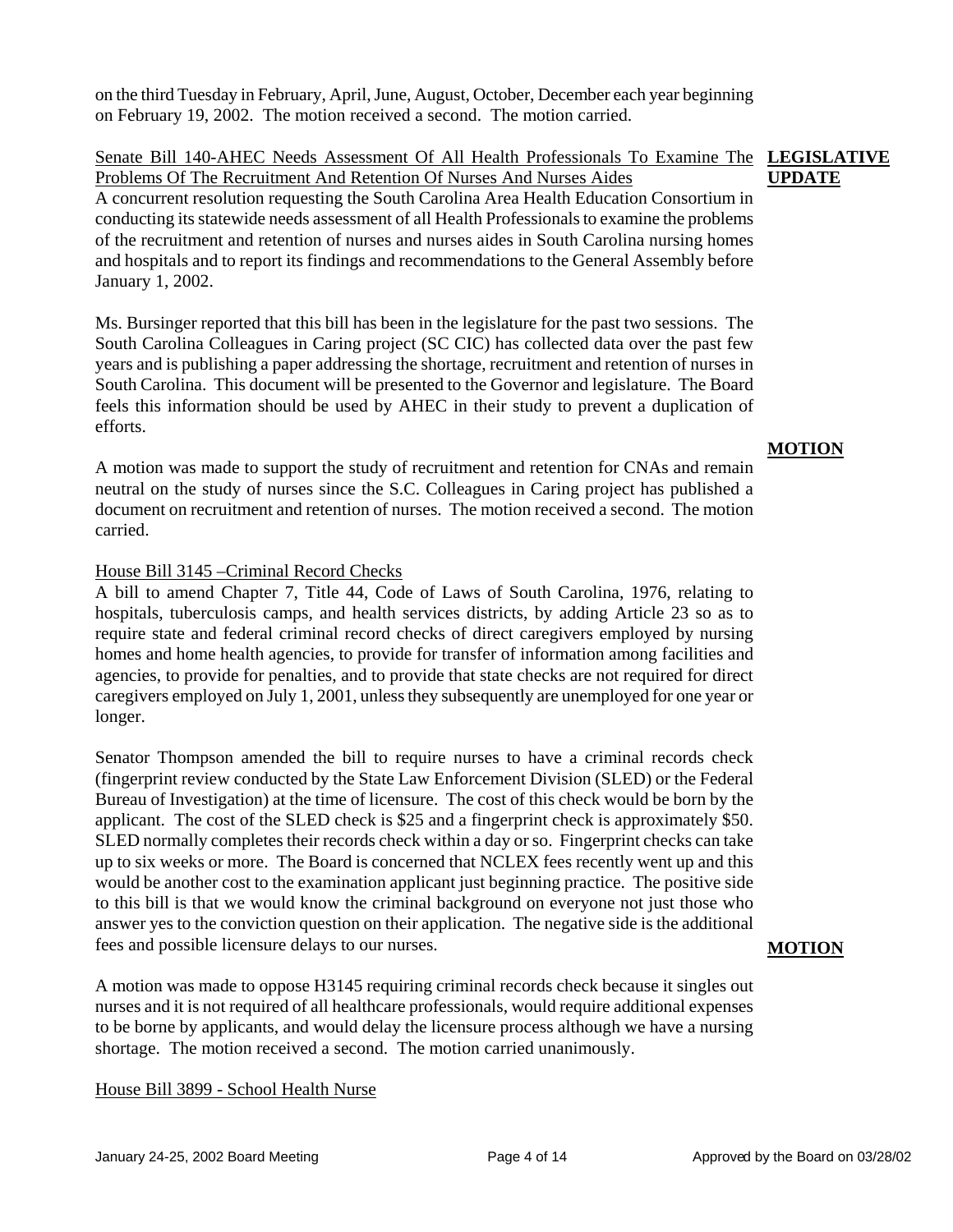A bill to amend the Code of Laws of South Carolina, 1976, by adding Section 59-1-460 so as to provide that beginning with school year 2002-2003, a school district shall employ at least one full-time school nurse for each seven hundred fifty students enrolled in district schools, to provide that these nurses must be assigned to district schools in a manner that maximizes their efficient use, and to provide for the manner in which funding for this requirement is provided.

This bill would require a 1 nurse to 750 students ratio in all public schools. Ms. Bursinger spoke with Kendall Quinton of the House Ways and Means Committee to determine any movement on House Bill 3899. Mr. Quinton explained that this bill has a fiscal impact of approximately \$6 million and due to \$300-\$500 million budget shortfall he did not see this bill moving forward this year. The cost would be born by agencies that have suffered cuts and would not be able to fund without cutting other programs.

**MOTION**

A motion was made for the Board of Nursing to strongly support House Bill 3899 requiring a minimum of a nurse in every school in South Carolina. The motion received a second. The motion carried unanimously.

#### H4512 Feeding & Hydration Services

A bill to amend the Code of Laws of South Carolina, 1976, by adding Section 44-7-65 so as to authorize a patient assistant to provide feeding and hydration services to patients in nursing homes under the onsite supervision of a licensed healthcare professional if the assistant has successfully completed a training program and competency evaluation conducted by the nursing home.

Ms. Bursinger reported that Department of Health and Environmental Control (DHEC) staff has told facilities that staff that was not certified could not feed patients but then other DHEC staff said that they could because untrained family is allowed to feed patients. The bill is not clear that gastrointestinal and other tubes would not be included in this bill. The Board feels that only oral feeding should be allowed and this language should be included in the bill.

#### **MOTION**

A motion was made to support *oral* feeding, not intravenous or through a gastrostomy tube, only by trained patient assistants under the supervision of a licensed healthcare professional if the assistant has successfully completed a training program and competency. The motion received a second. The motion carried unanimously.

#### Senate 323 and House 3552Direct Endorsement Canadian Nurses

To amend the Code of Laws of South Carolina, 1976, by adding Section 40-33-565 so as to establish requirements for licensure without examination for a nurse educated and licensed in Canada.

Ms. Bursinger reported that the S.C. Hospital Association has published their intent ask the legislature to require that South Carolina join the Multi-State Nurse Licensure Compact. If South Carolina were a member of the Multi-State Nurse Licensure Compact, nurses licensed in any other compact member state would be able to practice in South Carolina without applying for licensure here by endorsement. Canadian nurses licensed in any other member state would be allowed to practice in South Carolina based on the requirements of their original state of licensure in the United States.

#### A motion was made to strongly oppose Senate 323 and House 3552 regarding direct

**MOTION**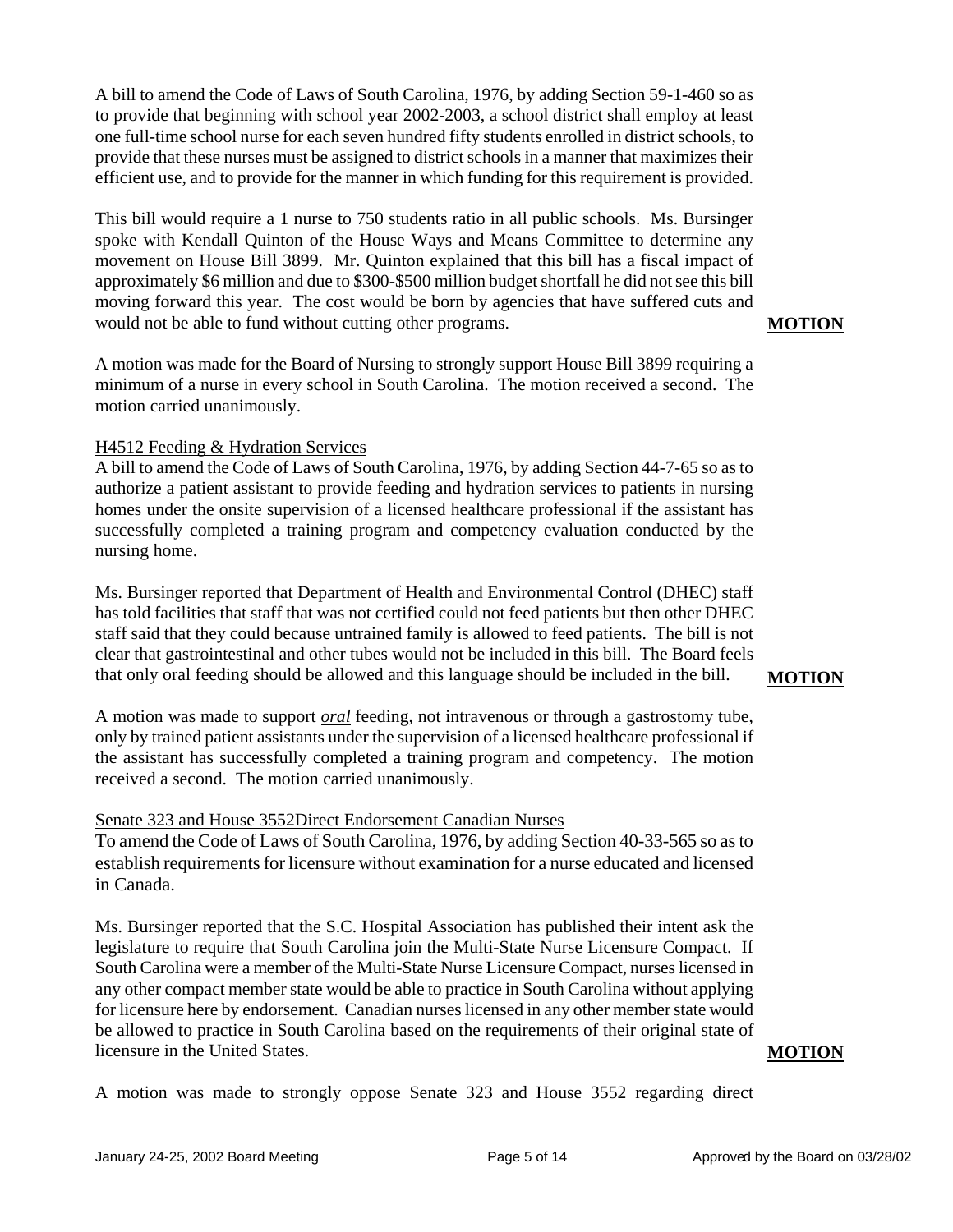endorsement without taking the NCLEX. The motion received a second. The motion carried unanimously.

#### **PRESIDENT'S REPORT**

The Board reviewed a response letter from C. Earl Hunter, Commissioner of the South **CORRESPON-**Carolina Department of Health and Environmental Control (SC DHEC). In his letter, Mr. **DENCE** Hunter thanked the Board for the opportunity to collaborate on assignment of nursing tasks to unlicensed school employees. SC DHEC is currently revising their Guidelines for Medication Administration in the School Health Program Manual and would like input from the Board of Nursing during this process. Ann Lee, State Director of Public Health Nursing is the contact person.

A motion was made to copy the Chief Nurse Administrator of the Department of Health and Environmental Control on correspondence. The motion received a second. The motion carried unanimously.

The Collaboration Committee is made up by Roger Ray, MD, President, Board of Medical Examiners; Ralph N. Riley, MD, President, SC Academy of Family Physicians; Paquita **TION** Turner, Executive Vice-President, SC Academy of Family Physicians; Aaron Kozloski, **COMMITTEE**  General Counsel, S.C. Medical Association; Tom Wilcox, Administrator, Board of Pharmacy; **MEETING**  Lee Ann Bundrick, Board of Pharmacy; James Bracewell, Executive Director, SC Pharmacy **REPORT** Association; Judy Thompson, Executive Director, SC Nurses Association; Rose Kearney-Nunnery, President, Board of Nursing; Keith A. Torgersen, Member, Board of Nursing; Martha S. Bursinger, Administrator, Board of Nursing; and Richard P. Wilson, LLR-Deputy General Counsel. The first Collaboration Committee meeting was very productive. Many questions were asked and answered for in attendance. Discussion included approval of medical acts by both the Board of Nursing and Board of Medical Examiners; a clearer definition of "collaboration;" and schedules for prescriptive authority. According to the present schedule, revised practice acts for the Boards of Nursing and Medical Examiners will be submitted during the same legislative session. The Committee is working to have each practice act support the other with parallel language, where appropriate.

The Committee will meet again via a conference call on February 22, 2002.

The Advisory Committee on Nursing (ACON) needs more information for review and study **RN FIRST** before submitting a recommendation to the Board on Senate Bill 391 - Registered Nurse First **ASSISTANT –** Assistant (RNFA) currently pending in the legislature. A scheduled speaker on this subject **ADVISORY**  was not able to attend the January 15, 2002 meeting. **COMMITTEE** 

## **REPORTS/UPDATES**

Mr. Wilson reported that the Practice Act Revision Task Force would be meeting on February 8, 2002 in Columbia. Mr. Wilson has prepared a draft of the nurse practice act, designed to **REVISION TASK**  meet the statutory organizational framework of Chapter 1, Title 40 also known as the "Engine **FORCE**Act." This draft will be provided to all committee members prior to their meeting. Mr. Wilson will be provided with copies of the delegation and definition pieces previously approved by the

# **PRACTICE ACT**

#### **MOTION**

# **COLLABORA-**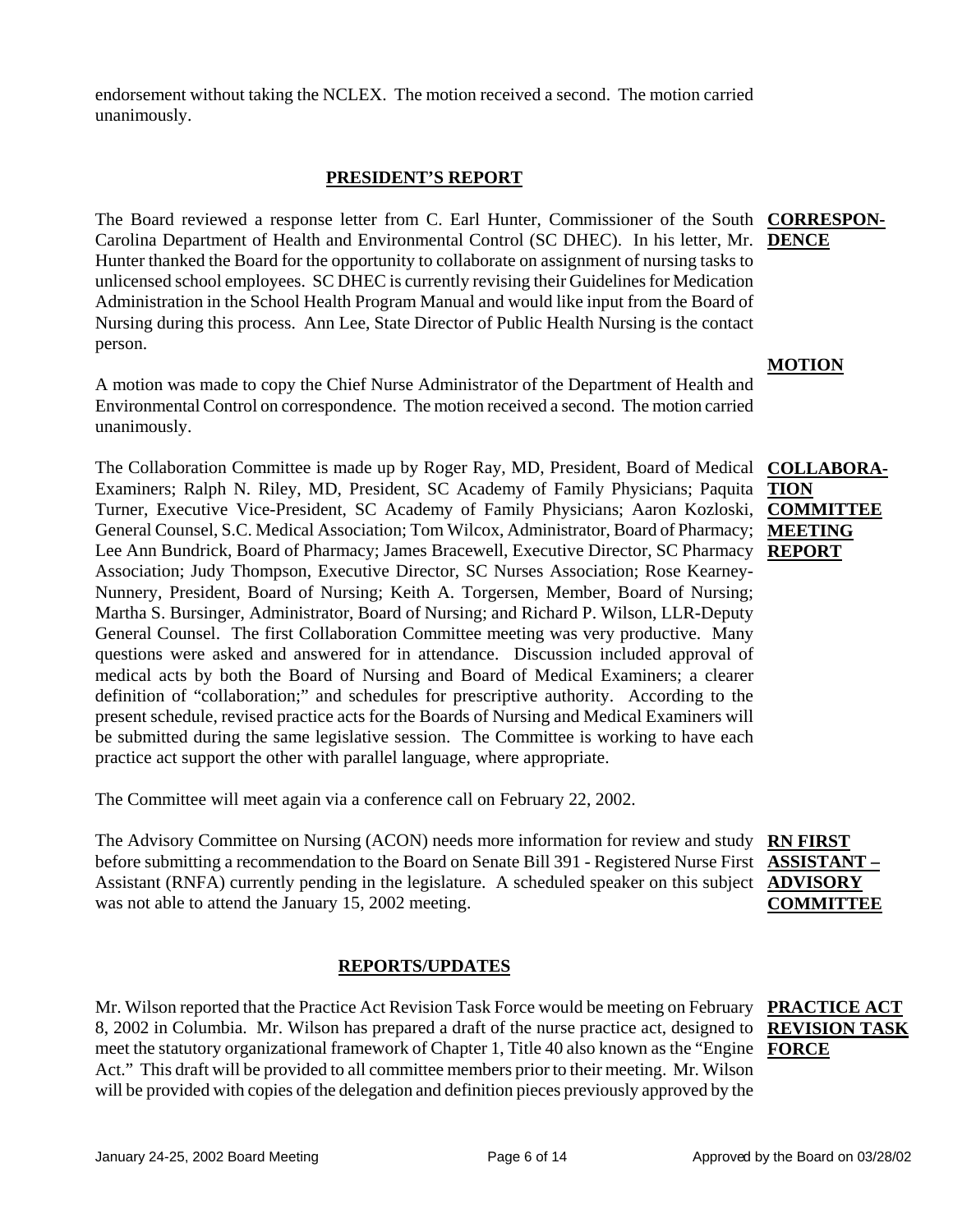Board and with information on title protection.

Stephanie Burgess appeared before the Board of Pharmacy to answer questions on prescriptive **APRN** authority for advanced practice registered nurses (APRN). Board of Pharmacy members will **CONSULTATION**  discuss the information presented and contact Ms. Burgess. She has not received comments as **WITH RELATED**  of this date. Ms. Burgess will appear before the Board of Medical Examiners and SC Medical **GROUPS** Association.

Jack M. White, Jr. Program Director, Recovering Professionals Program (RPP) appeared before the Board as requested. Mr. White reported that the training programs in hospitals went well. Mr. White reported that changes have been put into policy and practice to correct **S PROGRAM** previous problems with documentation of Board order compliance. Nance Weldon is **(RPP)** reviewing each file for completeness before it goes to the Disciplinary Review Committee (DRC). The RPP staff is holding bi monthly reviews to assure all monitoring is current. Administrative personnel have been moved to the clinical section of the RPP to relieve them of some of the clerical work. Mr. White believes these changes will correct the problems. Ms. Weldon stated that when someone is coming up for DRC the RPP staff reviews the Board order, matching the Board order requirements with data in the file. Ms. Weldon reported that some nurses join the RPP while they are still under investigation and asked to receive a copy of the Stipulation and Petition when it goes out the individual so they would be able to help the nurse understand the requirements in the order as they receive it. Board members were concerned about RPP staff interpreting portions of the stipulation and petition other than RPP requirements. Currently, a copy of the stipulation and petition is sent to RPP when all parties have signed the agreement and it becomes official. Mr. Hayden is concerned about sending an unsigned document to any agencies. Ms. Weldon said that they understand that the stipulation and petition is not official until the Board approves it. Dr. Crispin would like more communication with the nurses regarding the stipulation and petition. Licensees will be called before a stipulation and petition is sent to them. Mr. Hayden suggested that his staff call licensees about the stipulation and petition they will be receiving and have more communication with licensees.

A motion was made to support the Regulatory Compliance Section in their communication **MOTION** with licensees prior to stipulations and petitions being sent. The motion received a second. The motion carried.

Mr. White reported that he had faxed information on revised measures dated December 10, 2001 which outlined changes made to correct previous problems with documentation of board order compliance. This letter was not received and new copy was faxed to the board this morning. The Board reviewed this letter and felt that it addressed their concerns.

## **PROGRAM NURSE CONSULTANT – PRACTICE**

Mr. Torgersen asked that more detailed official recognition reports be developed in the **STATISTICS** computer licensure system and asked for a comparison of this year and last year's renewal.

Jennifer C. Walker, RN, MSN, CNS of Greenville Technical College appeared before the **PROPOSAL FOR**  Board to present their proposed "Medication Review for Healthcare Professionals" course. PHARMACO-Greenville Technical College is seeking Board approval for this course and for the Board to **LOGY/** 

**RECOVERING PROFESSIONAL**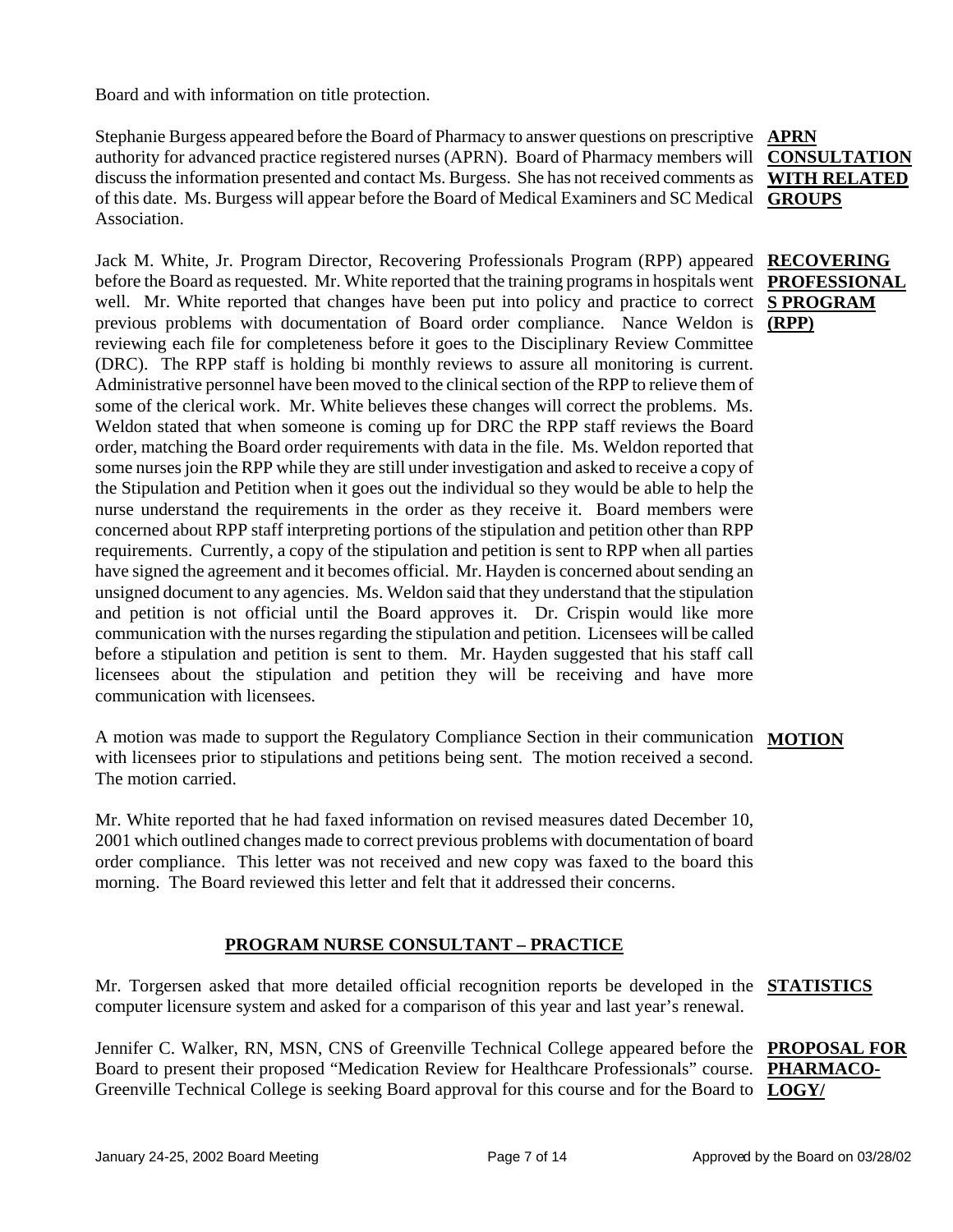refer licensees to this course when required for disciplinary purposes. The on-line course is 20 **MEDICATION** contact hours without a laboratory component. The Board asked if a laboratory component **REVIEW**  could be added. The board also requested that Ms. Walker investigate various locations **COURSE** throughout the state where this lab could be offered to increase access to nurses. Ms. Walker agreed to add this component, investigate an additional location for the lab, and to differentiate between the practice of a registered nurse and a licensed practical nurse.

A motion was made to approve Greenville Technical College's "Medication Review for **MOTION** Healthcare Professionals" course with the inclusion of a laboratory component. The motion received a second. The motion carried unanimously.

Johnny J. Hudson appeared before the Board to request a sixty to ninety day extension of the **REQUEST FOR**  requirement in Regulation 91-6.c.3 of the Nurse Practice Act that requires evidence of certification be provided to the Board within one year of program completion. Mr. Hudson **APRN** graduated with his Masters of Science in Nursing degree from the University of Mobile, **CERTIFICATION**  Alabama on January 24, 2001. He has taken but not successfully passed the family nurse **WITHIN ONE**  practitioner certification examination from the American Association of Nurse Practitioners (AANP) and the American Nurse Credentialing Center (ANCC). He has attended a review **GRADUATION**  course in Atlanta, Georgia and will attend another review course before he tests again for **REQUIREMENT** family nurse practitioner certification in Mid-February and in the acute and adult certification in March 2002.

A motion was made to allow a one-time ninety-day extension (until April 24, 2002) to take the **MOTION** family nurse practitioner certification examination. The motion received a second. The motion carried unanimously.

Mr. Barnwell presented the following draft advisory opinions from the Nursing Practice and **RECOMMENDE** Standards Committee for review and approval of the Board. **D NEW** 

Draft #41: "Is it within the role and scope of responsibilities of the registered nurse (RN) to **OPINIONS** perform needle decompression for tension pneumothorax?"

The Nursing Practice and Standards Committee received several requests for practice advise on responsibilities of a registered nurse performing needle decompression for tension pneumothorax. The Committee heard from nurses in several transport units and reviewed literature.

A motion was made to approve draft Advisory Opinion #41 - *"Is it within the role and scope of*  responsibilities of the registered nurse (RN) to perform needle decompression for tension **MOTION** *pneumothorax?*" as an advisory opinion of the Board of Nursing. The motion received a second. The motion carried unanimously.

Draft #42: "Is it within the role and scope of responsibilities of the licensed nurse to perform certain cosmetic procedures?"

The Committee and a special task force conducted a literature review, surveyed other boards of nursing practice advisories, reviewed position statements of the American Society for Dermatologic Surgery and the American Society for Laser Medicine and Surgery and heard from a nurse practicing in a dermatologic practice. The Board of Medical Examiners also requested a Board of Nursing opinion on laser treatments in light of its advisory that all laser

**EXTENSION OF YEAR OF**

**ADVISORY**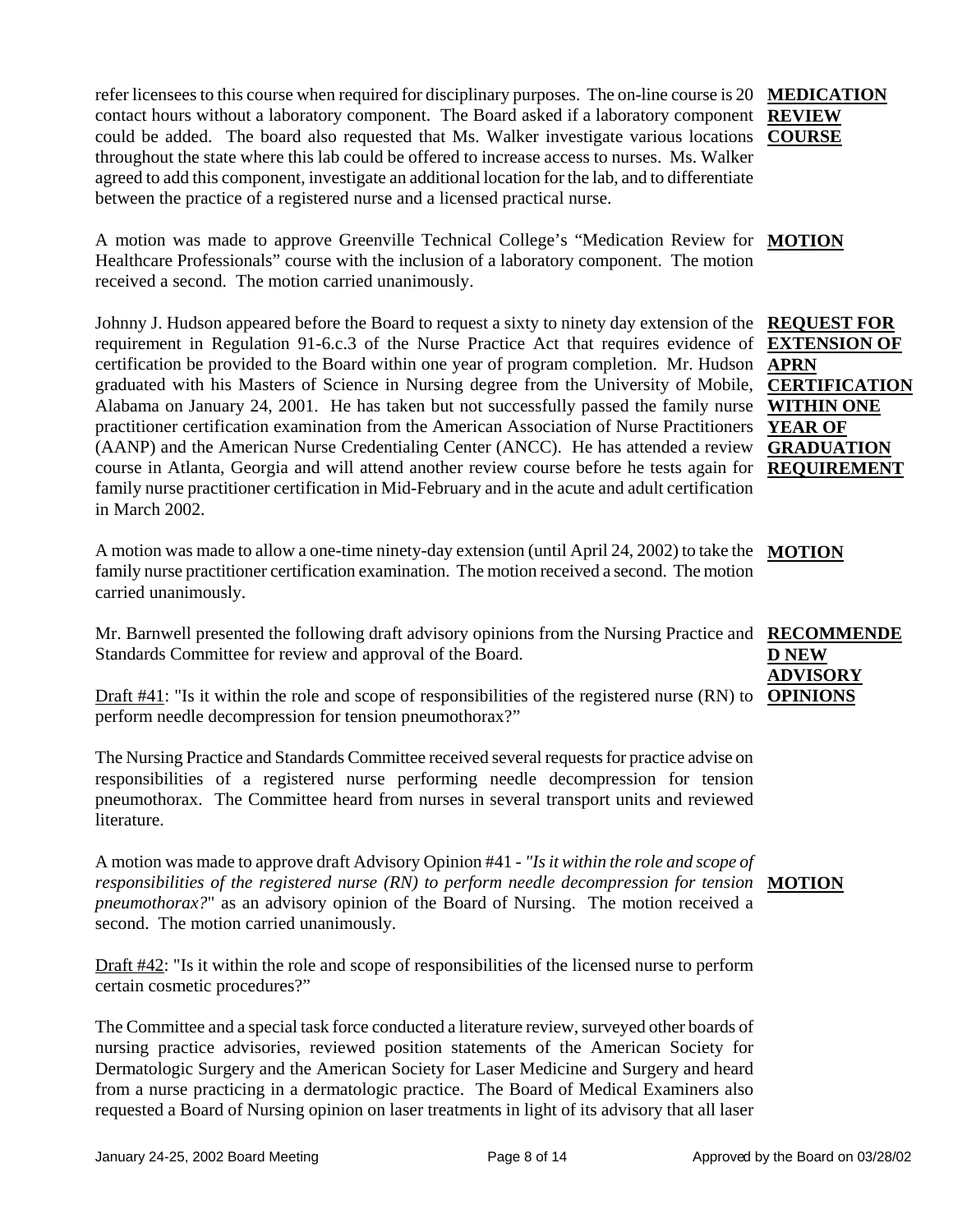procedures be performed under the on-site supervision of a licensed physician. The Committee voted to combine cosmetic procedures for registered nurses and licensed practical nurses in one advisory opinion.

A motion was made to approve draft Advisory Opinion #42 - *"Is it within the role and scope of responsibilities of the licensed nurse to perform certain cosmetic procedures?"* as an advisory opinion of the Board of Nursing. The motion received a second. The motion carried **MOTION** unanimously.

Mr. Barnwell reported that Board staff is regularly asked about the scope of practice and age parameters of practice for advanced practice registered nurses. (APRN). The Advanced Practice Subcommittee and the Nursing Practice and Standards Committee found that current language related to adolescence and precocious puberty was out of date and unacceptable in current practice. New and clearer language is recommended related to the Adult, including the **PARAMETERS** Acute Care NP and Women's Health/OB/GYN Practitioners. Their review also recommended that the age parameters for the pediatric nurse practitioner (PNP) be changed from "up to 24 years of age" to "birth through 21 years of age" in order to be consistent with the American Nurses Credentialing Center (ANCC) Certification Manual. **RECOMMENDE D POSITION** 

A motion was made that the age parameters of American Nurses Credentialing Center (ANCC) **MOTION** be adopted for advanced practice for age parameters for South Carolina. The motion did not receive a second. The motion died.

A motion was made to send the Recommended Position Statement On APRN Age Parameters **MOTION** back to the Nursing Practice and Standards Committee to work out age parameters as they relate to the certifying groups for areas of practice. The motion received a second. The motion carried unanimously.

In response to several questions related to prescriptive authority practices and policies, the **RECOMMENDE** Advanced Practice Subcommittee of the Nursing Practice and Standards Committee (Committee) and its Prescriptive Authority Task Force studied the current regulations and Board of Pharmacy Policy #066. The Subcommittee recommended a new Position Statement regarding telephonic and electronic prescriptions to the Committee. The Committee voted without dissent to recommend its adoption. The major practices that would be changed should **ELECTRONIC**  the new statement be adopted are: 1) Allowing an Advanced Practice Registered Nurse **PRESCRIPTIONS**  (APRN) to use a licensed nurse as an agent to call in a prescription. Currently, APRNs must call in their own prescriptions while physicians and physician assistants have a variety of unlicensed assistive personnel (UAP) calling in prescriptions. APRNs wish to use licensed nurses instead of UAPs to call in prescriptions, 2) Require the telephonic or electronic prescription be completely documented in the medical record without requiring that an additional copy be retained. Documentation in the medical record will still provide an audit trail as required in Regulation 91.6.k.5, and 3) Electronically produced signatures would be allowed on legend non-controlled prescriptions as allowed by Board of Pharmacy Policy #066.

A motion was made to approve the new Telephone and Electronic Prescriptions Position **MOTION** Statement as presented. The motion received a second. The motion carried with one nay vote.

## **REGULATORY COMPLIANCE MANAGER**

# **STATEMENT ON APRN AGE**

**D POSITION STATEMENT ON TELEPHONE** 

**AND**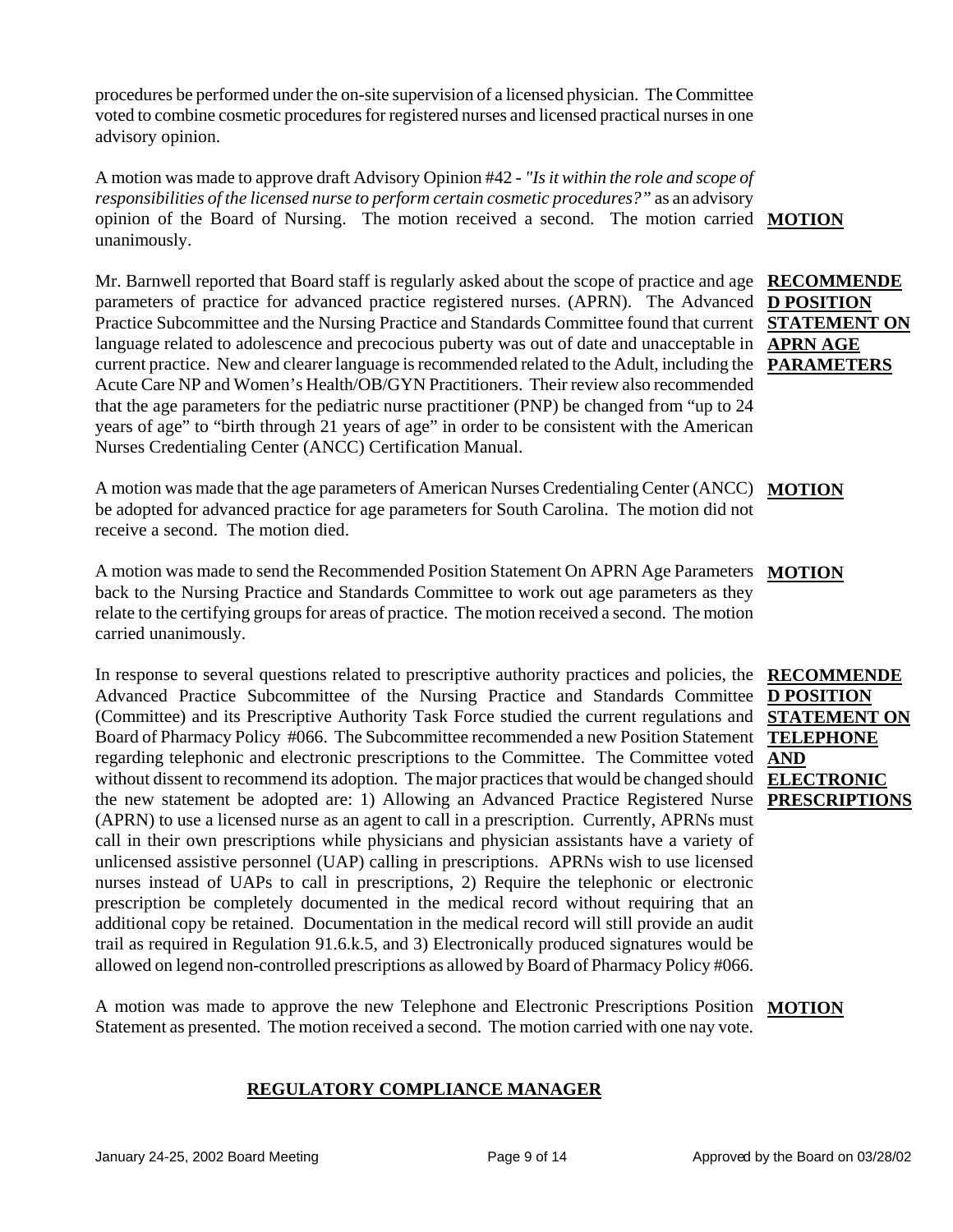The Board reviewed the November 20, 2001 Investigative Review Committee (IRC) Minutes NOVEMBER 20, regarding when a case is reviewed by the Disciplinary Review Committee (DRC) and **2002 IRC**  recommendations submitted to the Board. **MINUTES**

A motion was made that the Investigative Review Committee (IRC) minutes reflect when a **MOTION** proviso is included for an earlier appearance before the Disciplinary Review Committee (DRC). The motion received a second. The motion carried unanimously.

A motion was made to approve the Minutes of the November 20, 2001 Investigative Review **MOTION** Committee (IRC) Meeting with changes noted. The motion received a second. The motion carried unanimously.

It was announced that Dr. Crispin received a letter from Governor Hodges thanking her for her years of service on the Board of Nursing and that he was appointing someone to fill her position representing Congressional District 4. This was her last meeting on the Board. The Board thanked Dr. Crispin for her years of dedicated service to the Board, nurses and the citizens of South Carolina.

A motion was made to allow Kathleen M. Crispin, RN, EdD to continue to serve on the **MOTION** Disciplinary Review Committee (DRC). The motion received a second. The motion carried unanimously.

| The Board reviewed a case and recommendation from the hearing panel. The Respondent <b>CERTIFIED</b> |                |
|------------------------------------------------------------------------------------------------------|----------------|
| appeared before the Board.                                                                           | <b>PANEL</b>   |
|                                                                                                      | <b>REPORTS</b> |

6.4 A – Respondent Appeared Pro Se

A motion was made to accept the Hearing Panel's findings of fact, conclusions of law and **MOTION** recommendation as amended. The motion received a second. The motion carried.

Applicants appeared before the Board requesting reinstatement of their lapsed licenses and **SPECIAL**  review of arrests and convictions that have occurred since the license lapsed. **APPEARANCES**

6.5a Applicant Appeared Pro Se and was sworn in. Respondent's license lapsed on 01/31/99. A motion was made to uphold the denial of re-licensure for Applicant with the understanding **MOTION** that by law, the Applicant may re-apply for re-licensure in the future. The motion received a second. The motion carried. Five aye votes and two nay votes.

6.5b Applicant did not appear. No action taken.

6.5c Applicant appeared with RPP Representative and was sworn in.

A motion was made to overturn the administrative denial of re-licensure, and to reinstate the **MOTION**licensed practice nurse license of Applicant with a one-year suspension with an immediate stay, Applicant must remain in Recovering Professionals Program, submit quarterly employer reports, work in a Board approved setting, not work in home health, must have on-site/on-shift registered nurse supervision. The motion received a second. The motion carried with five aye votes and two nay votes.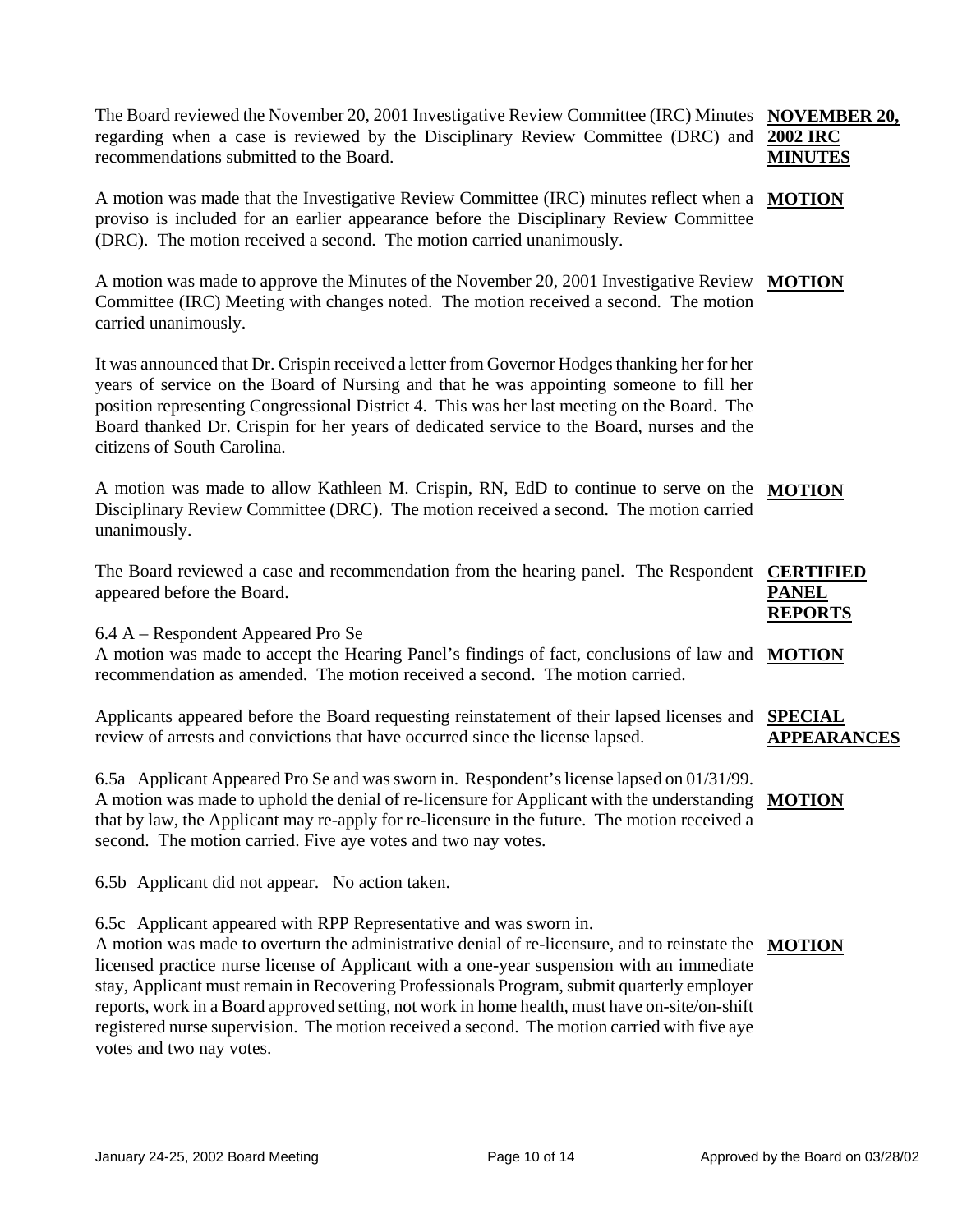## **NURSE CONSULTANT – EDUCATION**

Gayle Heller, Wanda Clark, and Lydia Dunaway of Greenville Technical College appeared **GREENVILLE**  before the Board to present a proposal plan to increase enrollment in the Associate Degree Program due to growth of facilities and a great need for nurses in their area. They are **COLLEGE –** requesting approval of faculty to facilitate an increase of 45 associate degree nursing students **REQUEST FOR**  at the Brashier campus in Summer 2002. Specifically, Greenville Technical College-Department of Nursing is requesting approval to hire four bachelors prepared nursing faculty with a contingency of employment that they complete a master's degree in nursing within four years and maintain employment at the school. Clemson University School of Nursing has revised their master's degree options for the education and administration tracts. These courses will be offered at the University Center in Greenville in Fall 2002 at a time convenient for the Greenville Technical College faculty. The Greenville Hospital System and St. Francis Bon Secours have pledged \$400,000 and \$200,000 respectively to pay faculty salaries, pay tuition and provide for equipment in support of this proposal. The hospital system would also add employees to this cohort which will help increase the number of masters prepared nurses entering the clinical arena or pursuing a career in nursing education.

A motion was made to approve the proposal to allow Greenville Technical College to hire four **MOTION** bachelors prepared nursing faculty with a contingency of employment that they complete a master's degree in nursing within four years and maintain employment at the school. The motion received a second. The motion carried unanimously.

Ms. Martin recused herself from discussion and voting due to her participation on the Advisory Committee for York Technical College.

Mary Ann Laney, Program Manager and Carolyn G. Stewart, Dean, Health and Human Services, of York Technical College appeared before the Board to present proposed changes to the York Technical College / University of South Carolina-Lancaster (YTC / USCL) associate **REVISED**  degree nursing curriculum plan to include an exit point for the practical nursing (PN) licensure examination and a part-time evening curriculum. Following the November 2001 Board Meeting, YTC/USCL was approved to give the diploma in Health Science at the PN exit option. Florence-Darlington Technical College (FDTC) has an ADN with PN exit option. FCTC has 42 credits for the PN option with 22 credits in nursing and 20 in general education. YTC/USCL plans 41 credits for the PN option with 23 credits in nursing and 18 in general education.

A motion was made to approve the curriculum from York Technical College. The motion received a second. The motion carried unanimously.

Dr. Kearney-Nunnery recused herself and turned the chair over to Vice-President Sylvia Whiting for this discussion.

Patricia Slachta, Phd, RN, CS, CWOCN, Chair, Division of Health Services, Technical College of the Lowcountry appeared before the Board to present a proposed revised curriculum. The new program offers multiple entry and exit options. The proposed curriculum includes a 16 credit nursing assistant certificate, 42 credit practical nursing program, and 68 credit associate degree nursing (ADN) program. The new curriculum includes articulation for licensed practical nurses into the ADN program. The new program reflects multiple entry, multiple exit

**TECHNICAL FACULTY APPROVAL**

**USC LANCASTER / YORK TECHNICAL COLLEGE – CURRICULUM**

#### **MOTION**

**TECHNICAL COLLEGE OF THE LOWCOUNTRY – REVISED CURRICULUM**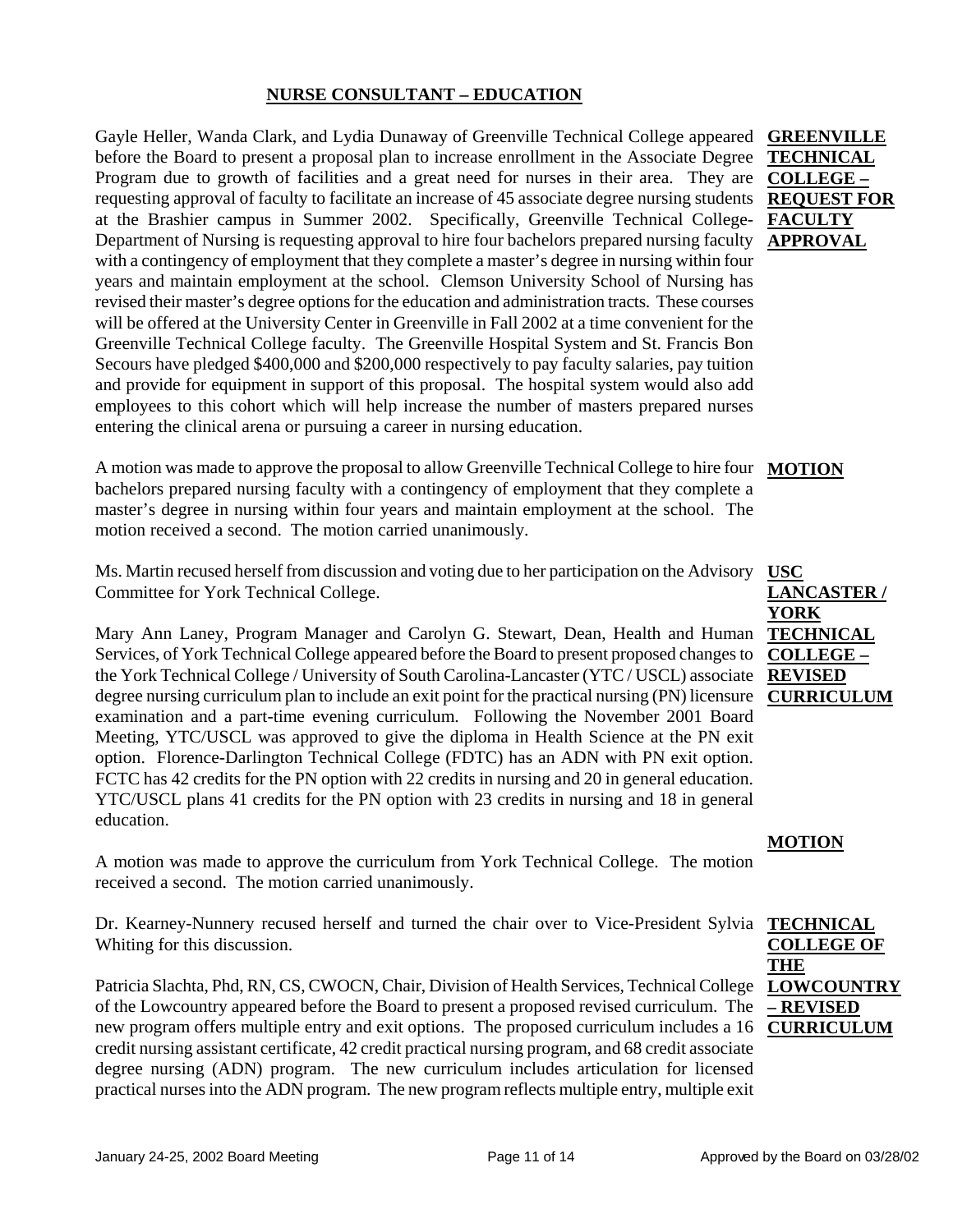options that are consistent with educational opportunities encouraged by S.C. Colleagues in Caring.

A motion was made to approve the revised curriculum as presented. The motion received a second. The motion carried unanimously. .

Ms. Purvis presented the results of her survey on the use of preceptors in our state. Twentytwo registered nursing educational programs were surveyed. A copy of the survey results is attached to these minutes as information. **USE OF SURVEY**

The Board ask that this survey information be provided to the Deans and Directors group for review and request input for changes to the practice act

Data collection instruments for nursing program surveys designed by Dr. Whiting were **PROPOSED**  presented to the Board for review. The Board asked that evaluations from administration, faculty and students of educational programs be added to the documents. Corrections will be made and presented at the March Meeting.

Carolyn Barnett, Practical Nursing Program Coordinator at Aiken Technical College has made an emergency request for a waiver of Regulation 91-30 C.2.a.2 to use a diploma educated nurse to teach in the fundamental clinical area. Ms. Ruth Hall is an experienced practical nursing instructor who is prepared as a diploma nurse and holds a Masters of Arts degree in Vocational Education. Aiken Technical College has an instructor on crutches with a nonweight bearing cast and a part-time clinical instructor who is scheduled to have surgery in **APPROVAL** February. The College has advertised in local area newspapers, interviewed three qualified bachelors prepared nurse for the clinical position for this semester. Each candidate turned down the position due to the salary offered.

A motion was made to approve Ruth Hall, RN, BA, MA to function as a part-time faculty **MOTION** member in the clinical area for fundamentals and Medical/Surgical I. The motion received a second. The motion carried unanimously.

## **NURSE CONSULTANT – LICENSING**

Ms. Murphy requested that the recommendation on Item c of Section 6-Endorsement **LICENSURE**  Applicants Exceeding Three-Year Testing Limitations of the Licensure Recommendations be **RECOMMENDA**amended to reflect that licensure verification has now been received and is no longer a condition of approval in the recommendation.

A motion was made to approve Licensure Recommendations with changes to the **MOTION** recommendation on Item 6 c reflecting that licensure verification has now been received and is no longer a condition of approval in the recommendation. The motion received a second. The motion carried unanimously.

Ms. Murphy presented an amended policy regarding denial of licensure. The *Policy on* **POLICY ON** *Licensing of Persons with Certain Criminal Convictions* has been amended and re-titled *Policy*  **LICENSING OF**  for Administrative Denial of Licensure. The amended policy includes pending convictions and **PERSONS WITH** disciplinary actions of other boards. The policy also provides that if the Board upholds a **CERTAIN** 

# **PRECEPTORS**

**DATA COLLECTION INSTRUMENTS**

**AIKEN TECHNICAL COLLEGE – REQUEST FOR FACULTY** 

**TIONS - ITEM 6C**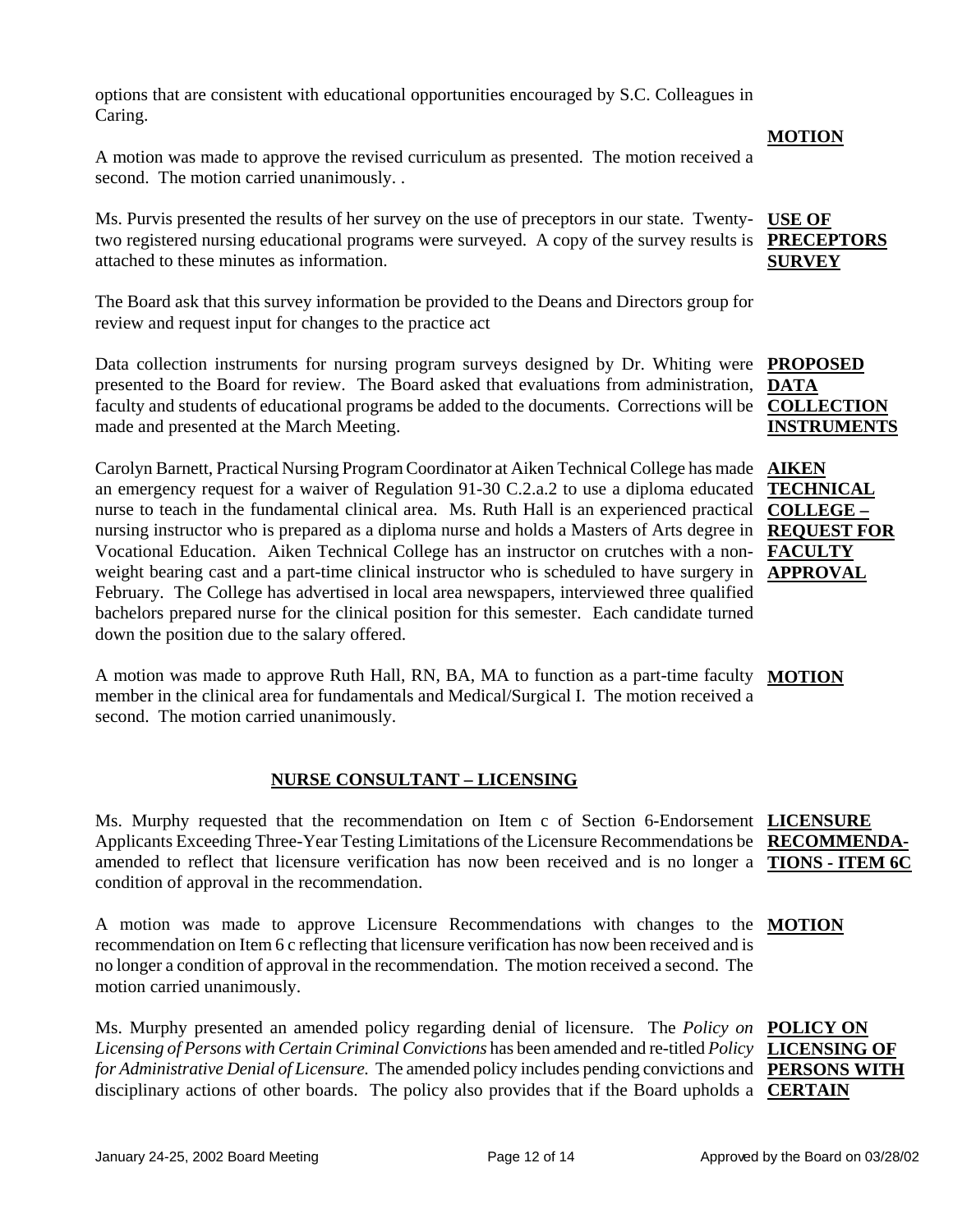denial, the applicant may reapply for licensure consideration at the end of a twelve month **CRIMINAL**  period from the date of the Board's action.

**CONVICTIONS**

A motion to approve the policy as amended for immediate implementation. The motion **MOTION** received a second. The motion carried unanimously.

Ms. Murphy reported that there are an increasing number of examination and endorsement **RECONSIDERA**applicants who do not wish to sign their Board orders after their appearance before the Board. **TION OF BOARD**  These applicants are then asking that the Board reconsider the order. Reconsiderations will be **ORDER**  accepted for new evidence only. Written requests for reconsideration will be submitted to the **PROCESS** Office of General Counsel for review and determination if the evidence is new. Letters requesting the applicant to appear before the Board will note that the appearance before the Board is the opportunity to present all relevant evidence.

## **Friday, January 25, 2002**

Examination candidates and endorsement applicants with convictions and/or prior disciplinary **SPECIAL**  action appeared before the Board requesting approval of their applications. **APPEARANCES**

9.1 Endorsement Applicant from Georgia appeared Pro Se and was sworn in. Licensure had been administratively denied and the Applicant requested an appearance for reconsideration by the Board.

A motion was made to approve the application for endorsement. The motion received a second **MOTION** the motion carried.

9.2 Endorsement Applicant from Florida appeared Pro Se and was sworn in.

A motion was made to approve the application for endorsement. The motion received a second **MOTION** the motion carried.

9.3 Endorsement Applicant from Florida – Did not appear. No action was taken.

9.4 Endorsement Applicant from North Carolina appeared Pro Se and was sworn in.

A motion was made to approve the application for endorsement with one-year probation, **MOTION** submit quarterly employer reports, work in a Board approved setting with on-site/on-shift registered nurse supervision. The motion received a second. The motion carried with five aye votes and one nay vote. .

9.5 Examination Candidate –A Dec. 2001 ADN Graduate, appeared Pro Se and was sworn in.

A motion was made to approve the application for examination. The motion received a second **MOTION** the motion carried.

9.6 Examination Candidate – A Dec. 2000 PN Graduate, appeared Pro Se and was sworn in.

A motion was made to approve the application for examination. The motion received a second **MOTION**the motion carried.